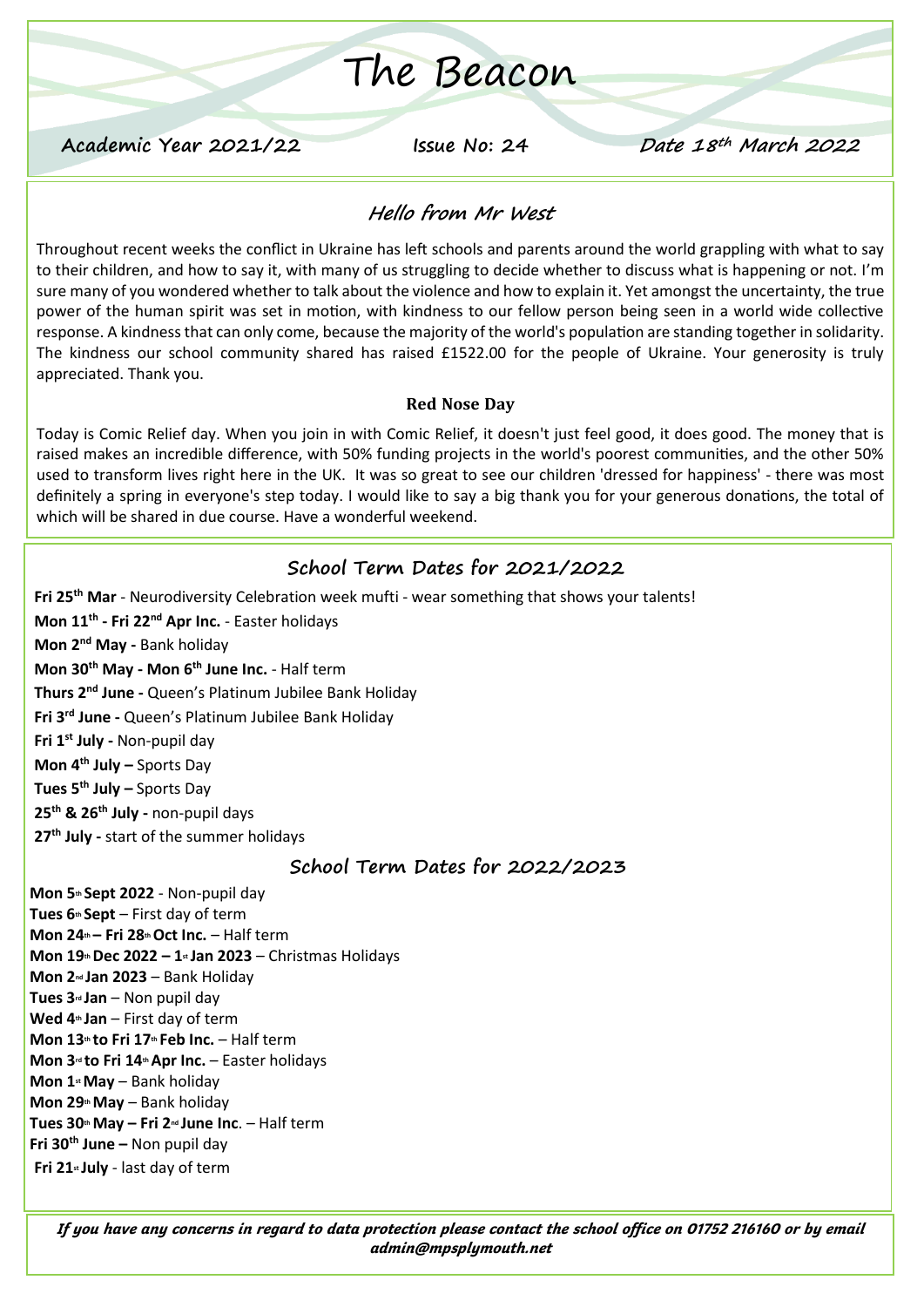# Big Pedal News

The Big Pedal is just around the corner now so here are some more details about the week because it has been so long since we have done it. Our Big Pedal will start on the **Monday 28th March until Friday 1st April**. Throughout next week, you will start to see signs going up in the **PIRATE (KS1)** playground; this is where your child must keep their bikes and scooters during the week. **Foundation children will store their bikes outside their classrooms.**

During the week, classes will have specific times where they will get to use them to complete the famous obstacle course. We ask that helmets **must** be worn at all times and if they don't have one they will still be able to walk the obstacle course. Please can children refrain from riding bikes and scooters on the school grounds for safety reasons, as there are many young children and in the playground.

The **Big Pedal Big Breakfast** is a chance for all children who actively cycle/scoot/walk into school to come and get a free breakfast of pancakes, waffles and fruit. This will be on **Wednesday 30th March** and will run from at 8am-8:30am in the Pirate Playground (KS1).

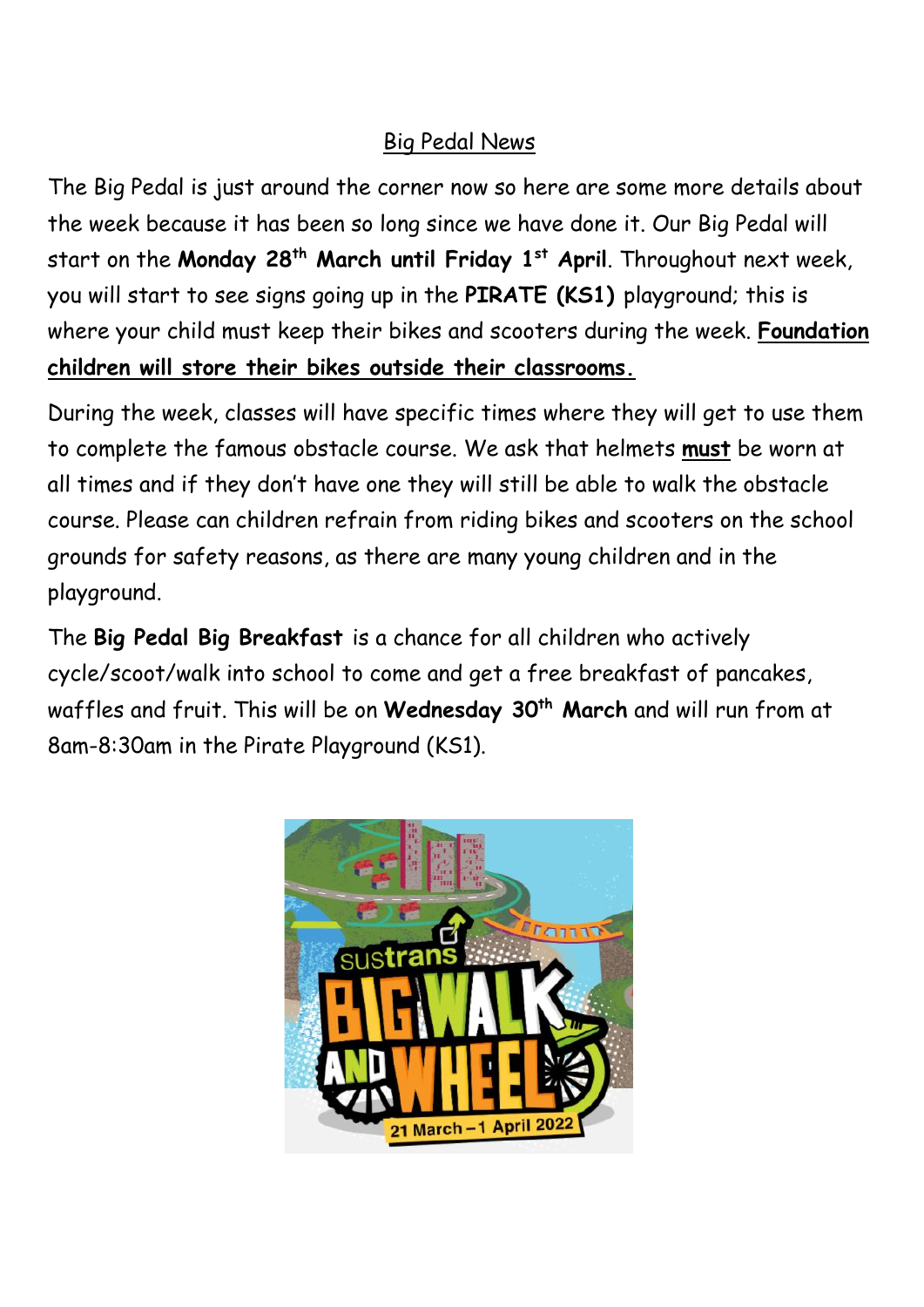## *Mount Edgcumbe Children's Easter Egg Trail Sunday 10th April 2022 – from 12.00 noon*

Mount Edgcumbe is holding a Children's Easter Trail on Sunday April 10, join them for a trail around the park solve the clues and collect an Easter egg.

The start time is between 12 noon & 3pm - all eggs must be collected by 4pm. The cost is £3 per entrant and includes an egg. The hunt is a circular route between Cremyll, Barrow Centre and the Amphitheatre. Please

ensure you bring change for the car park as the machines do not take cards.